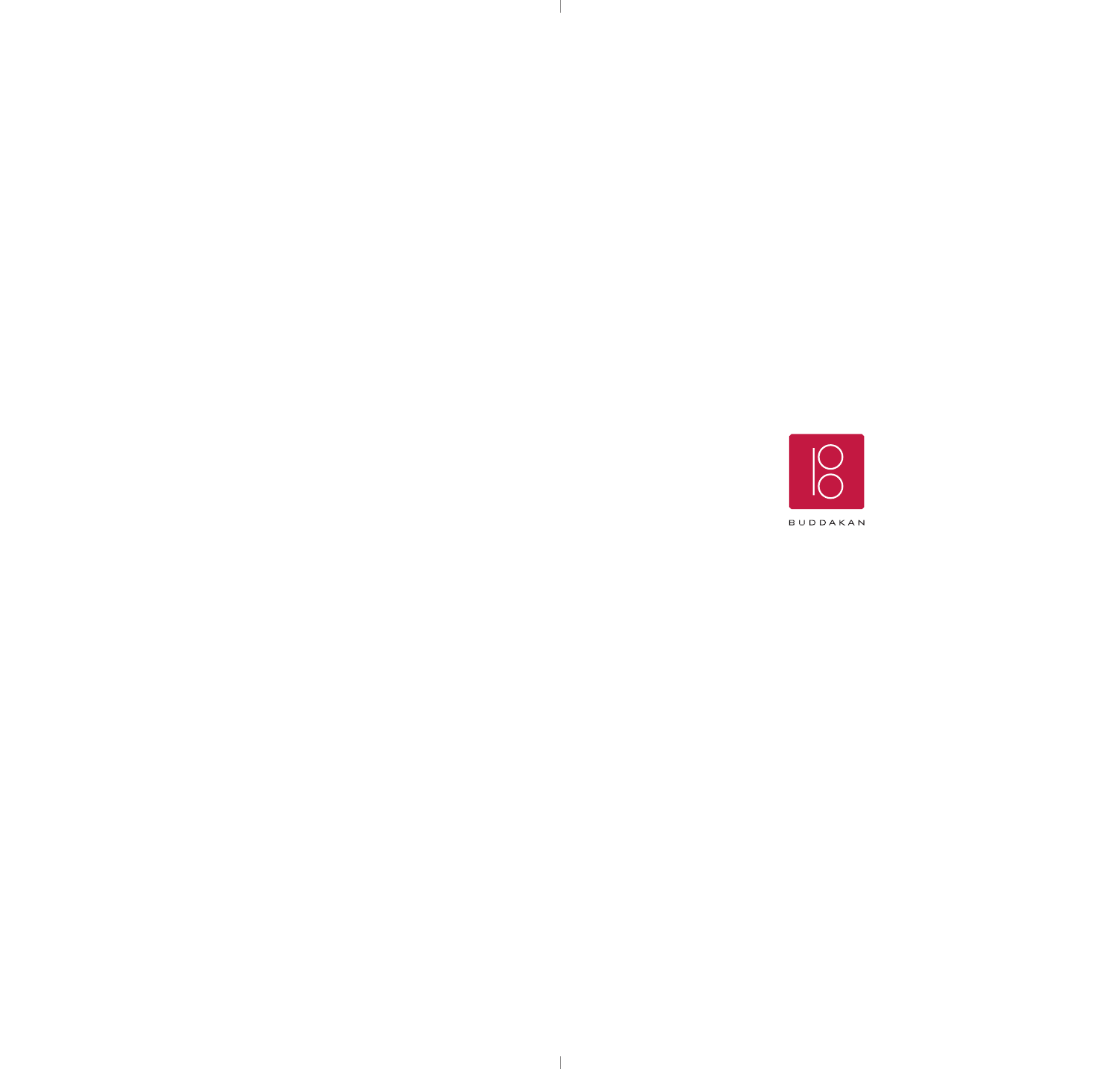### SAKE

All of our sake is served chilled to preserve the natural flavors and aromas.

| <b>JUNMAI</b>                                                            | glass | carafe | bottle |
|--------------------------------------------------------------------------|-------|--------|--------|
| Yaegaki<br>dry, crisp acidity, medium bodied                             | 8     | 28     |        |
| Koshi Tsukano Hirai<br>guava, pinapple, full bodied                      | 8     | 28     |        |
| Naraman, Muroka Binhiire<br>earthy, smooth, full bodied                  | 10    | 30     |        |
| Hakutsuru 'Excellent'<br>full bodied, mellow, toasted cereal             | 12    | 36     | 65     |
| Shichi Hon Yari 'The Seven Spearsmen'<br>earthy, melon, rich             | 13    | 39     | 90     |
| TOKUBETSU JUNMAI                                                         |       |        |        |
| Kitaya Hizo Okotoyama<br>robust, crisp, refreshing                       | 12    | 35     | 85     |
| Hakurakusei 'The Connoisseur'<br>bright, dry, melon                      | 13    | 39     | 90     |
| Kumaya Shuzo 'AN'<br>green apple, nectarine, hazlenut                    | 17    | 50     | 120    |
| JUNMAI GINJO                                                             |       |        |        |
| Yuki No Bosha 'Cabin in the Snow'<br>mango, strawberry, white pepper     | 15    | 46     | 110    |
| <b>Akabu</b><br>apple, vanilla, almond milk                              | 15    | 46     | 110    |
| Kaetsu Shuzo 'The Bride of the Fox'<br>honeydew, pistachio, toasted nuts | 17    | 48     | 115    |
| Tensei 'The Song of the Sea'<br>apple, melon, banana                     | 20    | 58     | 137    |
| Hana Kizakura (300ml)<br>apple, cherry blossom, slightly sweet           |       |        | 39     |
| JUNMAI DAIGINJO                                                          |       |        |        |
| Hayashi Honten 'One Ten Black'<br>dry, rice, wet stone                   | 17    | 49     | 120    |
| Konteki 'Tears of Dawn'<br>pear, apple, tropical fruit                   | 18    | 52     | 125    |
| Heiwa Shuzo 'Kid'<br>guava, citrus, aloe                                 | 20    | 60     | 140    |

#### PORT

| Graham's Six Grapes                                  | 20  |
|------------------------------------------------------|-----|
| Maritavora White                                     | 14  |
| Sandeman 20 Year Tawny                               | 22  |
| Taylor Fladgate LBV                                  | 15  |
|                                                      |     |
| <b>SHERRY</b>                                        |     |
| Emilio Lustao Don Nuno Oloroso                       | 16  |
| Fino, Bodegas Grant "La Garrocha"                    | 22  |
| <b>TEQUILA</b>                                       |     |
| Clase Azul Reposado                                  | 46  |
| Don Julio 1942                                       | 40  |
| <b>Patron Burdeos</b>                                | 125 |
| <b>CORDIAL</b>                                       |     |
| Amaro, Ramazotti                                     | 13  |
| <b>B&amp;B</b>                                       | 16  |
| <b>Grand Marnier</b>                                 | 16  |
| Absinthe, Vieux Carre                                | 22  |
| SMALL BATCH BOURBON                                  |     |
| Basil Hayden's                                       | 17  |
| Knob Creek                                           | 15  |
| SINGLE MALT SCOTCH & WHISKY                          |     |
| Aultmore 12 yr, Speyside                             | 24  |
| Bruichladdich, Port Charlotte, Islay                 | 22  |
| Craigellachie 13 yr, Speyside                        | 22  |
| Glenfiddich 14 yr "Bourbon Barrel Reserve", Speyside | 22  |
| Glenlivet 12 yr, Speyside                            | 20  |
| Glenmorangie 10 yr, Highland                         | 17  |
| Laphroaig 10 yr, Islay                               | 20  |
| Macallan 12 yr, Speyside                             | 23  |
| Macallan 18 yr, Speyside                             | 69  |
| Oban 14 yr, Highland                                 | 25  |
| Suntory Toki, Japan                                  | 16  |
| <b>BLENDED SCOTCH</b>                                |     |
| Chivas Regal 12 yr                                   | 16  |
| Johnnie Walker "Red Label"                           | 14  |
| Johnnie Walker "Black Label"                         | 16  |
| Johnnie Walker "Blue Label"                          | 53  |
| <b>COGNAC</b>                                        |     |
| Courvoisier VS                                       | 15  |
| Courvoisier VSOP                                     | 16  |
| D'usse VSOP                                          | 22  |
| Hennessy VS                                          | 16  |
| <b>Remy 1738</b>                                     | 21  |
| Remy XO                                              | 30  |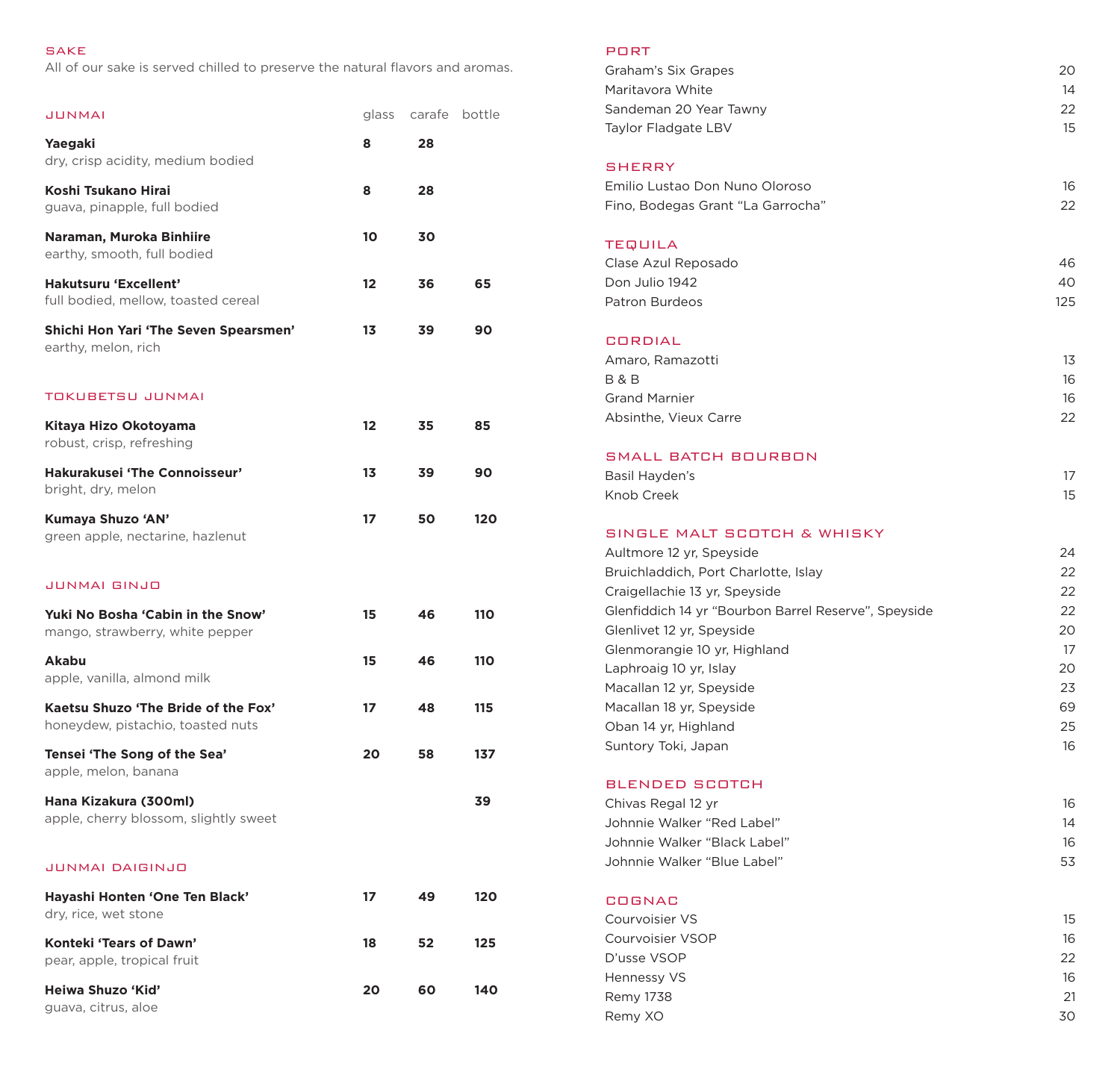#### MERLOT

| <b>Chateau Font Merlet</b><br>Bordeaux, France                           | 54 |
|--------------------------------------------------------------------------|----|
| <b>Chateau Vieux Faurie Grand Cru</b><br>Saint-Emilion, Bordeaux, France | 99 |
| <b>MAN Family</b><br>Paarl, South Africa                                 | 48 |
| <b>Trefethen</b><br>Oak Knoll District, California                       | 78 |

#### CABERNET SAUVIGNON

| <b>DAOU</b><br>Paso Robles, California                  | 71       |
|---------------------------------------------------------|----------|
| <b>Honig</b><br>Napa Valley, California                 | 148      |
| <b>Stag's Leap 'Artemis'</b><br>Napa Valley, California | 177      |
| <b>Canvasback</b><br>Red Mountain, Washington           | 129      |
| Areyna<br>Mendoza, Argentina                            | 60       |
| <b>Terrazas De Los Andes</b><br>Mendoza, Argentina      | 53       |
| Le Tour de Gatigne<br>Languedoc, France                 | 55       |
| Hall 'Coeur'<br>Napa Valley, California                 | 180      |
| Groth<br>Napa Valley, California                        | 212      |
| <b>Faust</b><br>Napa Valley, California                 | 205      |
| <b>Far Niente</b><br>Napa Valley, California            | 350      |
| Caymus<br>Napa Valley, California                       | 275 (1L) |

# SAKE

 $\mathbb{R}$ 

All of our sake is served chilled to preserve the natural flavors and aromas.

| HONJOZO                                                                 | glass             | carafe | bottle |
|-------------------------------------------------------------------------|-------------------|--------|--------|
| Yuri Masamune 'Beautiful Lily'<br>earthy, rustic, nutty                 | $12 \overline{ }$ | 36     | 85     |
| <b>Manzairaku</b><br>umami, toasted grain                               | 14                | 40     | 95     |
| KOSHU                                                                   |                   |        |        |
| Hayashi Honten 'Golden Amber'<br>sweet fruit, vanilla bean, toasted oak | 28                | 81     | 195    |
| NIGORI                                                                  |                   |        |        |
| <b>Rihaku 'Dreamy Clouds'</b><br>red plum, macadamia nut, bright        | 15                | 45     | 108    |
| <b>FLAVORED</b>                                                         |                   |        |        |
| Tozai 'Blossom of Peace'<br>plum sake                                   | 11                | 32     | 65     |
| <b>Shibata Black Yuzu</b><br>japanese citrus sake                       | 13                | 37     | 75     |

| <b>Sake Flight</b>                              | 35 |
|-------------------------------------------------|----|
| Rotating selections of three exceptional sakes, |    |
| please ask your server for today's flights      |    |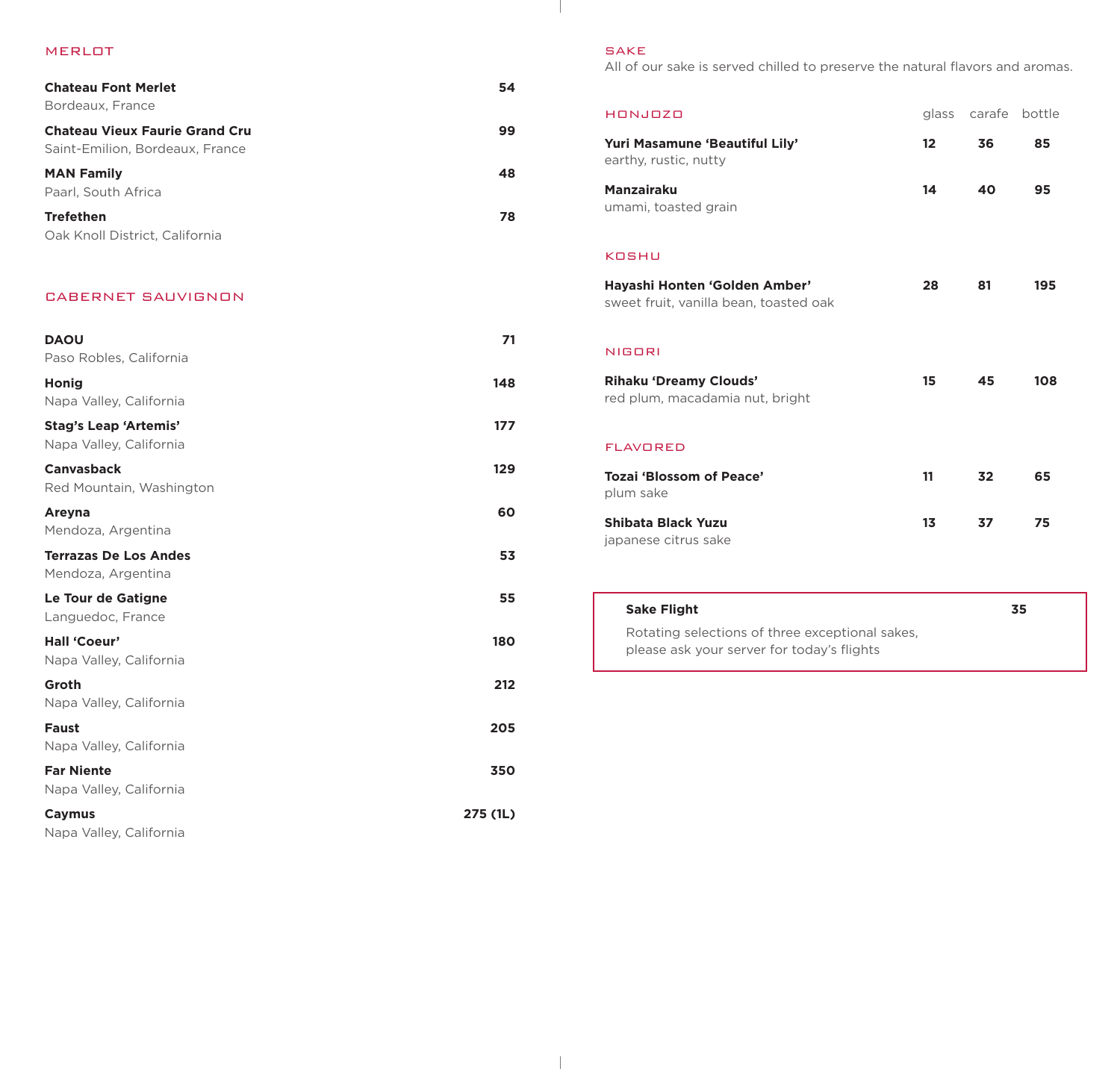## SPECIALTY COCKTAILS

| <b>Enlightenment</b><br>grey goose vodka, lychee, lemon                                           | 15                    |
|---------------------------------------------------------------------------------------------------|-----------------------|
| <b>The Philosopher</b><br>cazadores blanco tequila, sesame tincture, cucumber, togarashi-salt rim | 15                    |
| <b>Szechuan Sour</b><br>jim beam black bourbon, yuzu, szechuan peppercorn simple                  | 15                    |
| Of Time and Tide<br>tito's vodka, sake, granny smith apple, lemon                                 | 14                    |
| Joy<br>smirnoff orange vodka, riesling, kiwi                                                      | 15                    |
| A Tale of Genji<br>earl grey infused monkey shoulder, chocolate, orange                           | 16                    |
| Zen-gria<br>junmai sake, pinot grigio, ginger brandy, peach                                       | glass 11   pitcher 41 |
| NON-ALCOHOLIC                                                                                     | 5.5                   |
| <b>Passion Fruit Lemonade</b><br>passion fruit, peach, lemon, sugar                               |                       |
| <b>BEER</b>                                                                                       |                       |
| Kirin Light Light Lager, Japan                                                                    | 7                     |
| Yuengling Lager, Pennsylvania                                                                     | 5                     |
| Sapporo Premium Lager, Japan                                                                      | 7                     |
| Yards Philadelphia Pale Ale Pale Ale, Pennsylvania                                                | 6                     |
| Dogfish Head Namaste Belgian Ale, Delaware                                                        | 7                     |
| Dogfish Head 60 Min. IPA India Pale Ale, Delaware                                                 | 7                     |

**Kaliber** Non-Alcoholic Lager, Ireland **6**

#### PINOT NOIR

| 97  |
|-----|
| 159 |
| 111 |
| 115 |
| 82  |
| 212 |
| 65  |
| 200 |
|     |

# RED BLENDS

| Domaine de Beaurenard Rasteau<br>Beaurenard, Rhone Valley, France | 147 |
|-------------------------------------------------------------------|-----|
| Zweigelt/Blaufrankisch, Pittnauer "Pitti"<br>Burgenland, Austria  | 66  |
| <b>Chateau de Plaisance Anjou Rouge</b><br>Loire, France          | 107 |
| <b>Trefethen Dragon's Tooth</b><br>Napa Valley, California        | 180 |

# RICH AND EARTHY REDS

| <b>Petite Sirah, Stag's Leap</b><br>Napa Valley, California | 126 |
|-------------------------------------------------------------|-----|
| <b>Shiraz, Robert Oatley</b><br>McLaren Vale, Australia     | 70  |
| Tempranillo, Numanthia "Termes"<br>Toro, Spain              | 100 |
| Zinfandel, Frog's Leap<br>Napa Valley, California           | 99  |
| Zinfandel, Turley 'Juvenile'<br>Napa, California            | 90  |
| <b>Dolcetto, Dosset</b><br>Piedmont, Italy                  | 105 |
| <b>Tempranillo, Celeste</b><br>Ribera Del Duero, Spain      | 95  |
| Zinfandel, Martinelli<br>Russian River Valley, California   | 80  |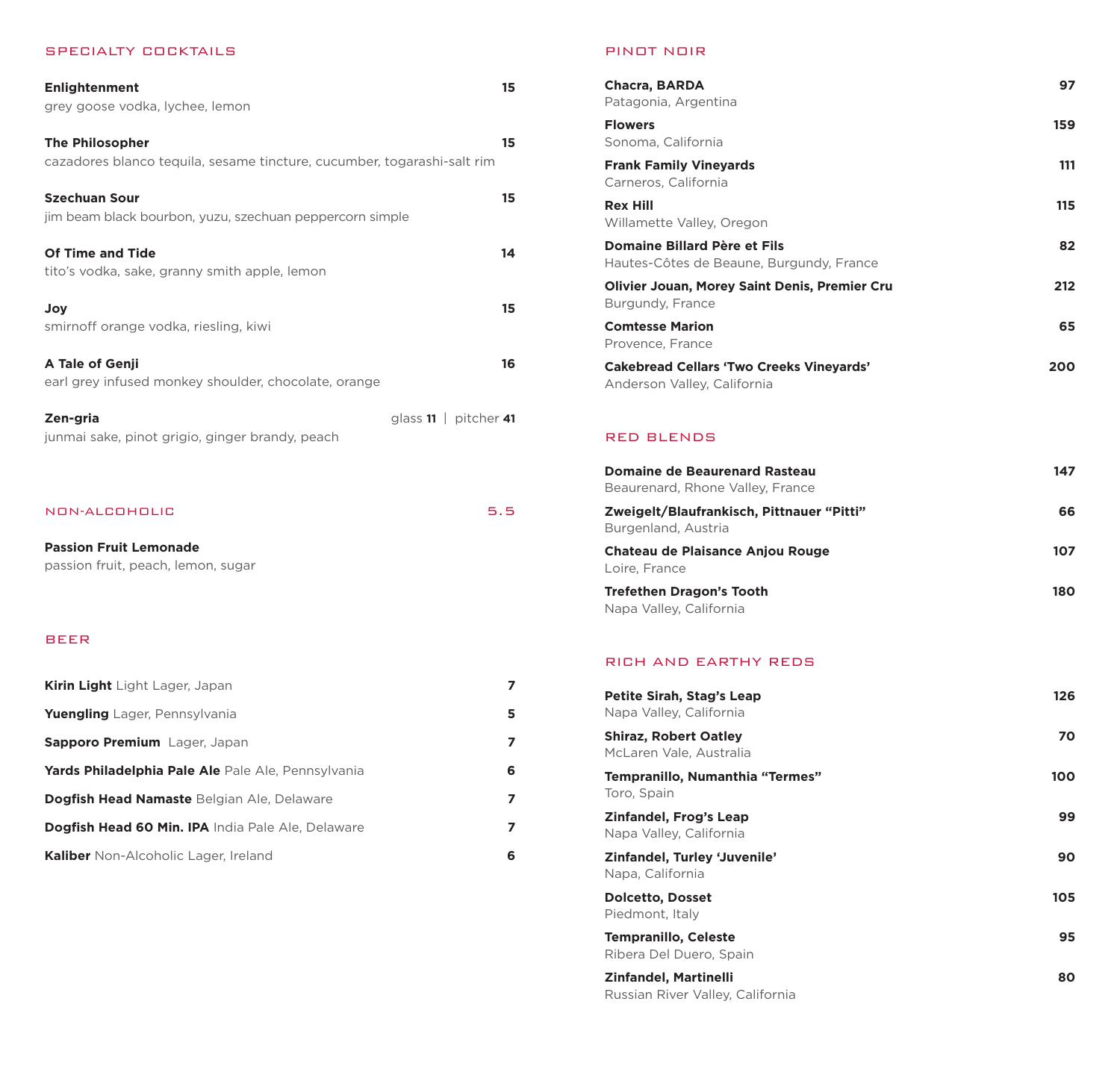# AROMATIC AND FLORAL WHITES

| Côtes du Rhône Blanc, E. Guigal<br>Rhône Valley, France             | 57  |
|---------------------------------------------------------------------|-----|
| Garganega, Monte Tondo Soave<br>Veneto, Italy                       | 64  |
| Gewürztraminer, Valckenberg<br>Pfalz, Germany                       | 59  |
| <b>Pinot Blanc, Trimbach</b><br>Alsace, France                      | 75  |
| <b>Pinot Blanc/Muscat, Vin De Days</b><br>Willamette Valley, Oregon | 76  |
| Sancerre, Christian Lauverjat Perle Blanche<br>Loire Valley, France | 75  |
| <b>Viognier, Cline Family Cellars</b><br>Sonoma Coast, California   | 52  |
| Gruner Veltliner, Loimer 'Lois'<br>Kamptal, Austria                 | 80  |
| Sancerre, Jean-Max Roger 'Les Caillottes'<br>Loire Valley, France   | 123 |

# **CHARDONNAY**

| <b>Cline Family Cellars</b><br>Sonoma Coast, California         | 61  |
|-----------------------------------------------------------------|-----|
| <b>Crossbarn by Paul Hobbs</b><br>Sonoma Coast, California      | 75  |
| <b>DAOU</b><br>Paso Robles, California                          | 72  |
| <b>Folie a Deux</b><br>Russian River Valley, Sonoma, California | 65  |
| Jordan<br>Russian River Valley, California                      | 112 |
| <b>Domaine Creusserome, Macon, Peronne</b><br>Burgundy, France  | 67  |
| <b>Justin Girardin</b><br>Burgundy, France                      | 66  |
| Lidia<br>Piemonte, Italy                                        | 145 |
| Recanati<br>Galilee, Israel                                     | 74  |

## WINES BY THE GLASS

| <b>SPARKLING</b>                                                    |            |
|---------------------------------------------------------------------|------------|
| Prosecco, Ca' Furlan, 'Cuvée Beatrice'<br>Veneto, Italy             | 13/59      |
| <b>Brut Rose, Chandon</b><br>California                             | 16/75      |
| <b>WHITE</b>                                                        |            |
| <b>Moscato D'Asti, Cantine</b><br>Piemonte, Italy                   | 15/69      |
| Riesling, Selbach 'Incline'<br>Mosel, Germany                       | 14/68      |
| Grüner Veltliner, Bauer<br>Niederösterreich, Austria                | 13/63      |
| <b>Sauvignon Blanc, Arona</b><br>Marlborough, New Zealand           | 15/69      |
| <b>Chardonnay, Jeanne Marie</b><br>Central Coast, California        | 14/70      |
| <b>Pinot Grigio, Biso</b><br>Venezia, Italy                         | 14/70      |
| <b>ROSÉ</b>                                                         |            |
| <b>Grenache, Cote' Mas</b><br>Languadoc, France                     | 13/63(1 L) |
| <b>RED</b>                                                          |            |
| <b>Pinot Noir, Schug</b><br>Sonoma Coast, California                | 18/84      |
| <b>Tempranillo, CVNE</b><br>Rioja, Spain                            | 15/68      |
| <b>Cabernet Sauvignon, Parducci</b><br>Mendocino County, California | 14/63      |
| <b>Shiraz, Penfolds Max's</b><br>Southern Australia                 | 15/68      |
| Malbec, La Linda                                                    | 14/63      |

Mendoza, Argentina